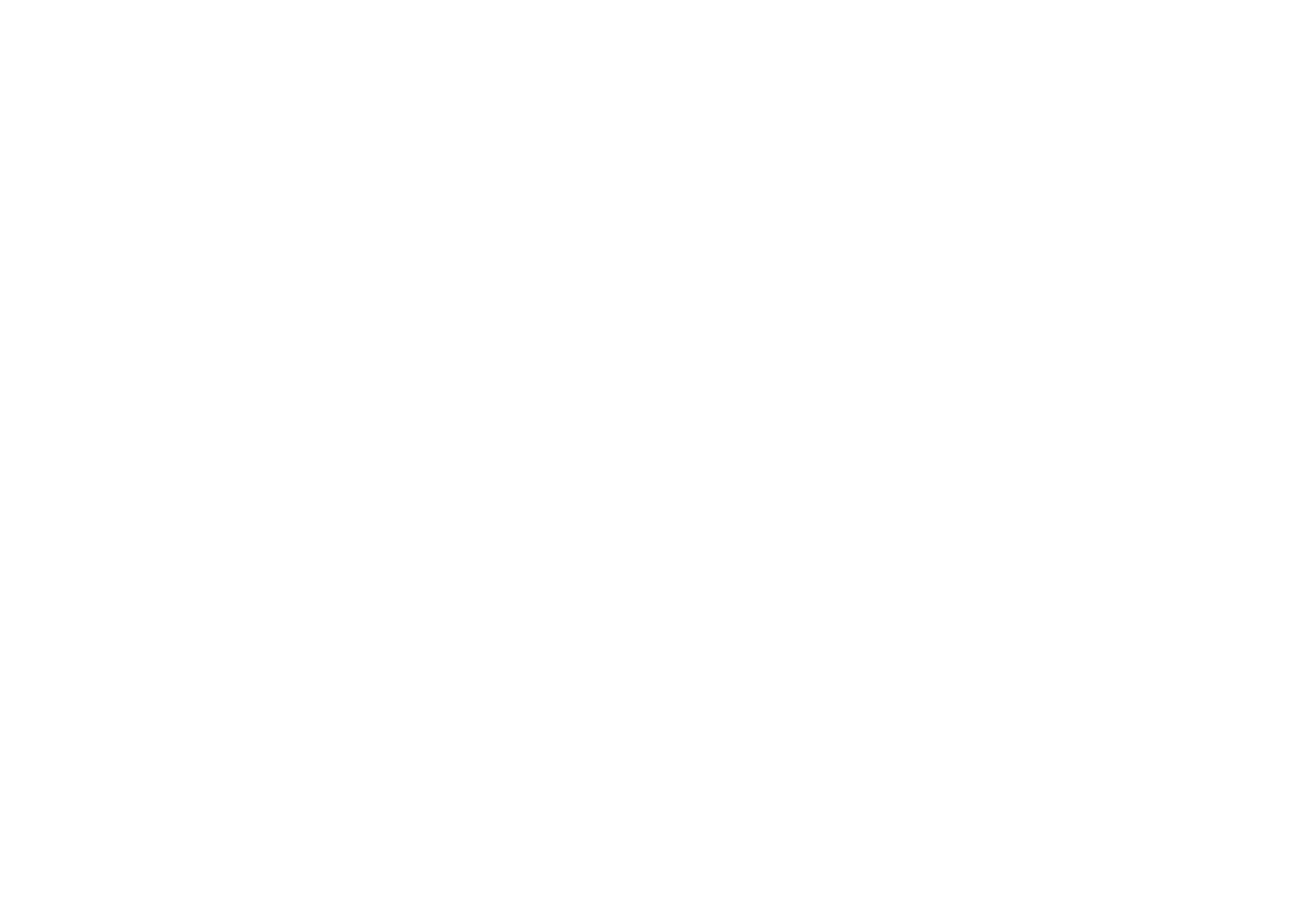Acts like this have often been productive of the results intended, causing the victims to realize their situation and combine to kill the government. For ourselves, we believe the wisdom or folly of such a course can be determined only by the circumstances in any given case. At any rate we have nothing but honor for the men who put their heads in the government's mouth. — Editor Liberty.]

# **Contents**

|                                                                                 | 5   |
|---------------------------------------------------------------------------------|-----|
| Karl Marx as Friend and Foe.                                                    | 10  |
| Anarchism and Republicanism.                                                    | 16  |
|                                                                                 | 19  |
| England's Conduct Toward Ireland.                                               | 22  |
|                                                                                 | 26  |
| From an editorial in the Boston "Advertiser" of Jan-                            |     |
|                                                                                 | 26  |
| A copy of a petition recently sent to the President                             |     |
| of the French Republic. 27                                                      |     |
| From the London correspondence of the Boston "Adver-                            |     |
| tiser." $\ldots \ldots \ldots \ldots \ldots \ldots \ldots \ldots \ldots \ldots$ | 28  |
|                                                                                 | -28 |
|                                                                                 |     |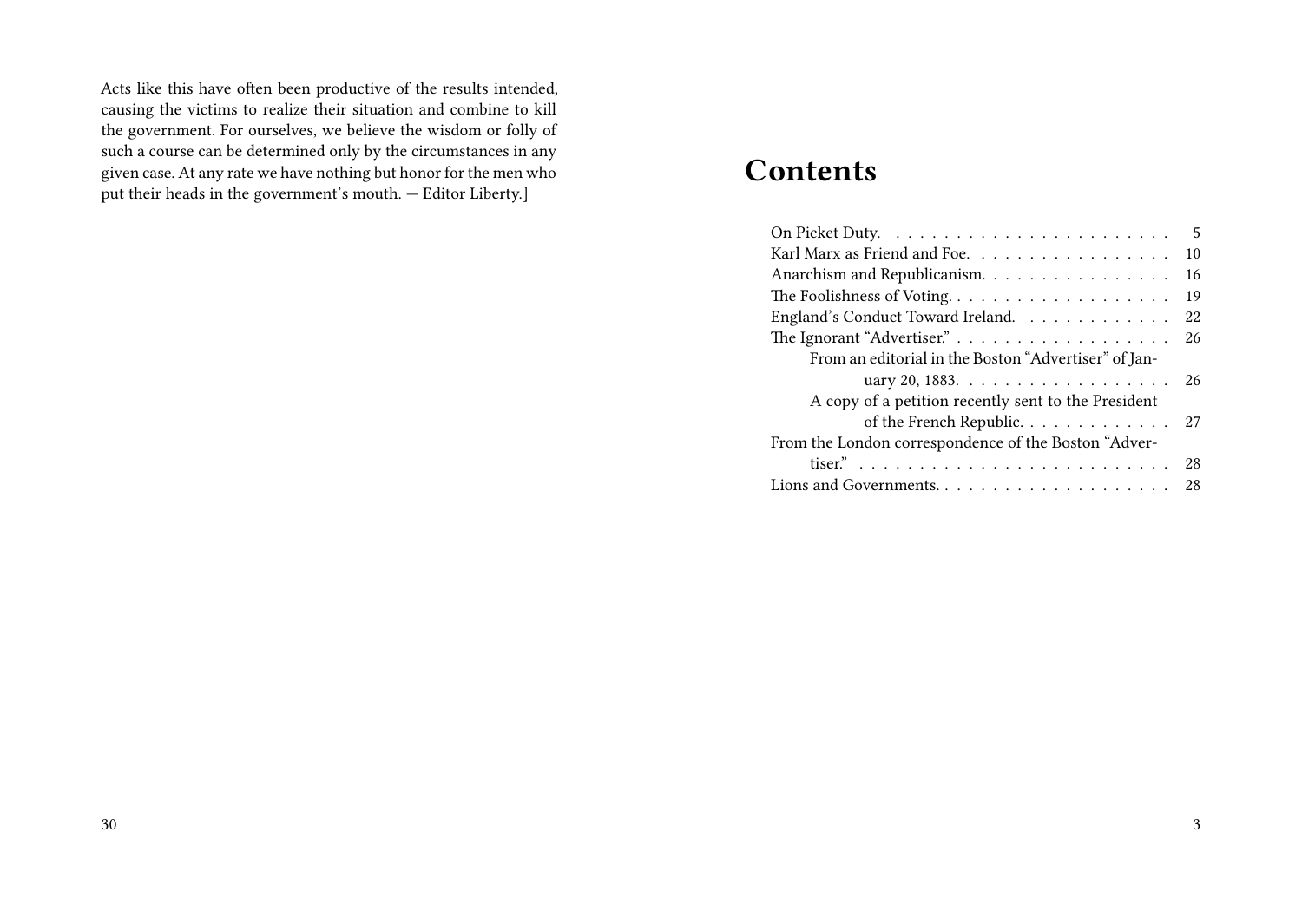a death grapple for one or the other; and that he has no time to lose, if he wishes to save his own life. He must put his knife into him *instanter*, or he is a dead man.

Now, a government is very much like a lion. It is a very easy thing to kill a government; and it is always better to do it before the government has killed you. But here is where nearly all persons make a mistake. They think they have no sufficient reason for killing a government, until the government has killed them; and then it is too late. Yet they all know, or ought to know, that a government is a merciless beast; that it lives on human beings; that a grapple between it and an individual is a death grapple for one or the other; and that the individual has no time to lose if he wishes to save himself. Therefore every man should at once do his best to kill the government, instead of waiting for the government to kilt him.

[Our correspondent's remarks are aimed, we suppose, at persons who deliberately violate tyrannical laws, knowing that as a consequence they are almost sure to lose their lives or liberties. We do not think, in that case, that his analogy will hold. The individual who struggles with a lion is generally fighting for his own life only, and he would surely defeat his object by putting his head in the lion's mouth. But the individual who struggles with a government — that is, if he be such as we have supposed — seldom has the salvation of his own life in view at all, but is fighting to secure the lives and liberties of all other individuals. He has seen that the people who are being slowly devoured by this "merciless beast" generally regard their devourer as a beneficent and indispensable friend and protector, and he deems it best to open their eyes by forcing the beast's cruelty into direct and positive manifestation. So he puts his head in the government's mouth, and suffers it to be bitten off.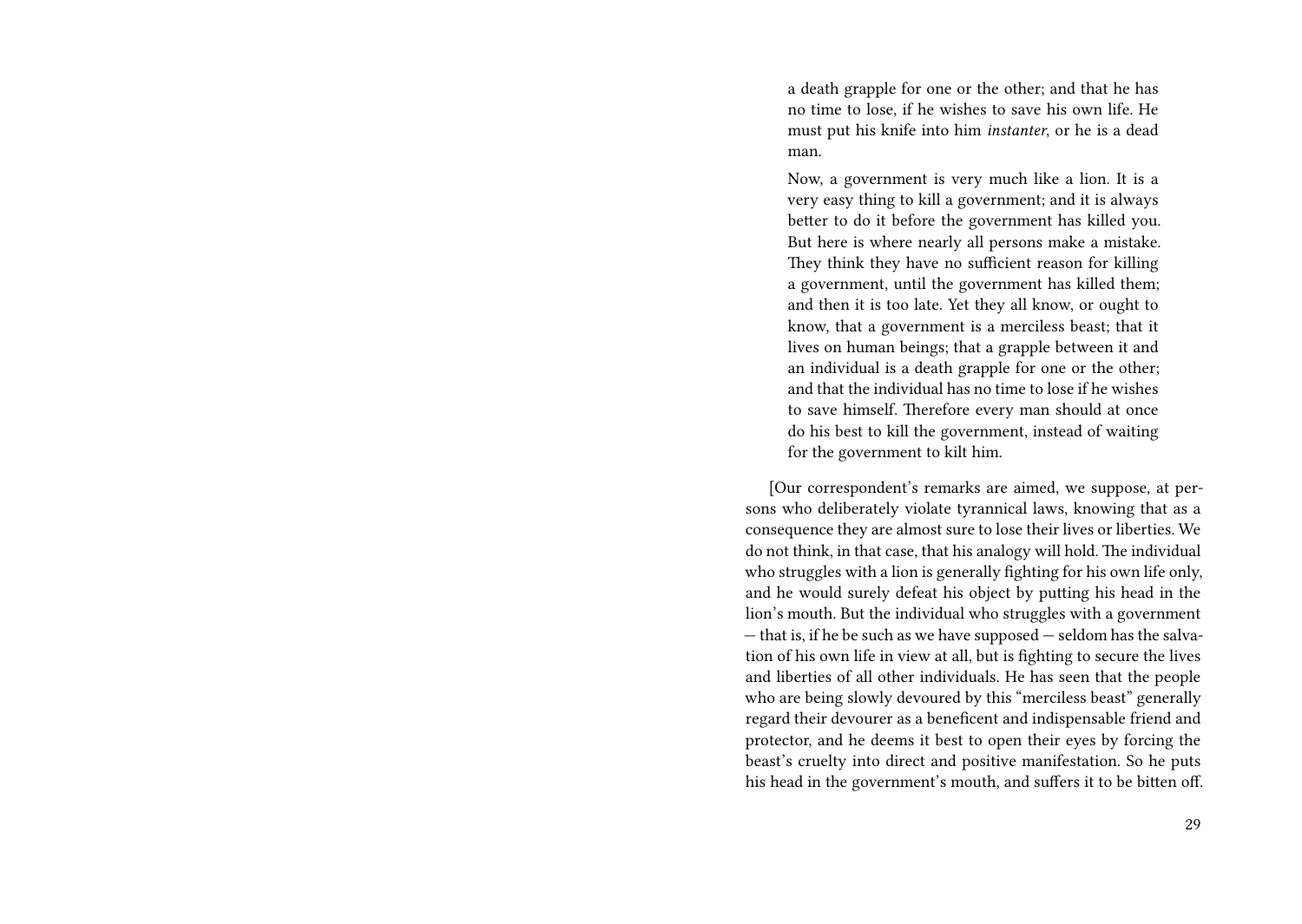In the hope that you will favorably entertain this petition your memorialists will ever pray.

> Henry Maudesley, Richardson, Joseph Cowen, M.P., and others.

# **From the London correspondence of the Boston "Advertiser."**

Prince Kropotkine is very ill indeed, and can scarcely last out the year if confined in his cell. His articles in the "Fortnightly Review" and "Nineteenth Century" interested many persons in him, while his geographical contributions to the new edition of the "Encyclopaedia Britannica" are very thorough and valuable. His short residence in this country brought him into contact with some English radical and democrats, who all speak higly of his personal qualities. While here, he addressed great numbers of the miners of Northumberland and Durham with much success.

# **Lions and Governments.**

### *To the Editor of Liberty:*

Dear Sir,— If a man puts his head into a lion's mouth, or suffers his head to be forced into a lion's mouth, before he kills the lion, he makes a great mistake. It is a very easy thing to kill a lion; and it is always better to do it before he has got your head in his mouth, rather than afterwards; because, if you suffer him to get your head in his mouth before you kill him, he will then be very sure to kill you, instead of giving you another opportunity to kill him. When a man finds himself in the grasp of a hungry lion, he ought to know that it is

"For always in thine eyes, O Liberty! Shines that high light whereby the world is saved; And though thou slay us, we will trust in thee." John Hay.

# **On Picket Duty.**

When Victor Hugo was asked to sign the petition for Prince Kropotkine's release, printed in another column, he wrote on the margin at the top of the page the following words: "All questions of amnesty have an interest for me, and I take particularly to heart this petition in favor of the liberation of Prince Kropotkine." The great French poet evidently does not read the Boston "Advertiser"; else he would have known that Kropotkine is a disorderly ignoramus whom Frenchmen are not supposed ever to have heard of, still less take interest in.

John Morley, the discriminating biographer of eminent Freethinkers and the positivist who spells god with a small "g" in his books, heretofore apparently one of the fairest and truest men in England, has made himself suddenly unpopular among English radicals, and of course correspondingly popular among the more numerous conservatives, by approving in his paper, the "Pall Mall Gazette," the recent outrageous sentences for blasphemy. Explanation: John Morley has been elected a member of parliament. As M. D. Conway says, in becoming a partisan of Gladstone he has become a partisan of Gladstone's god.

As if the despatches which the cable brings us concerning the political and industrial situation in Europe were not sufficiently stupid and erroneous in themselves, the omniscient editor of the Boston "Herald" has adopted a practice of supplementing them in his news columns with elaborate comment and alleged elucidation of his own. His explanations seldom explain and often mislead. A few weeks ago an election was held in the twentieth arrondisse-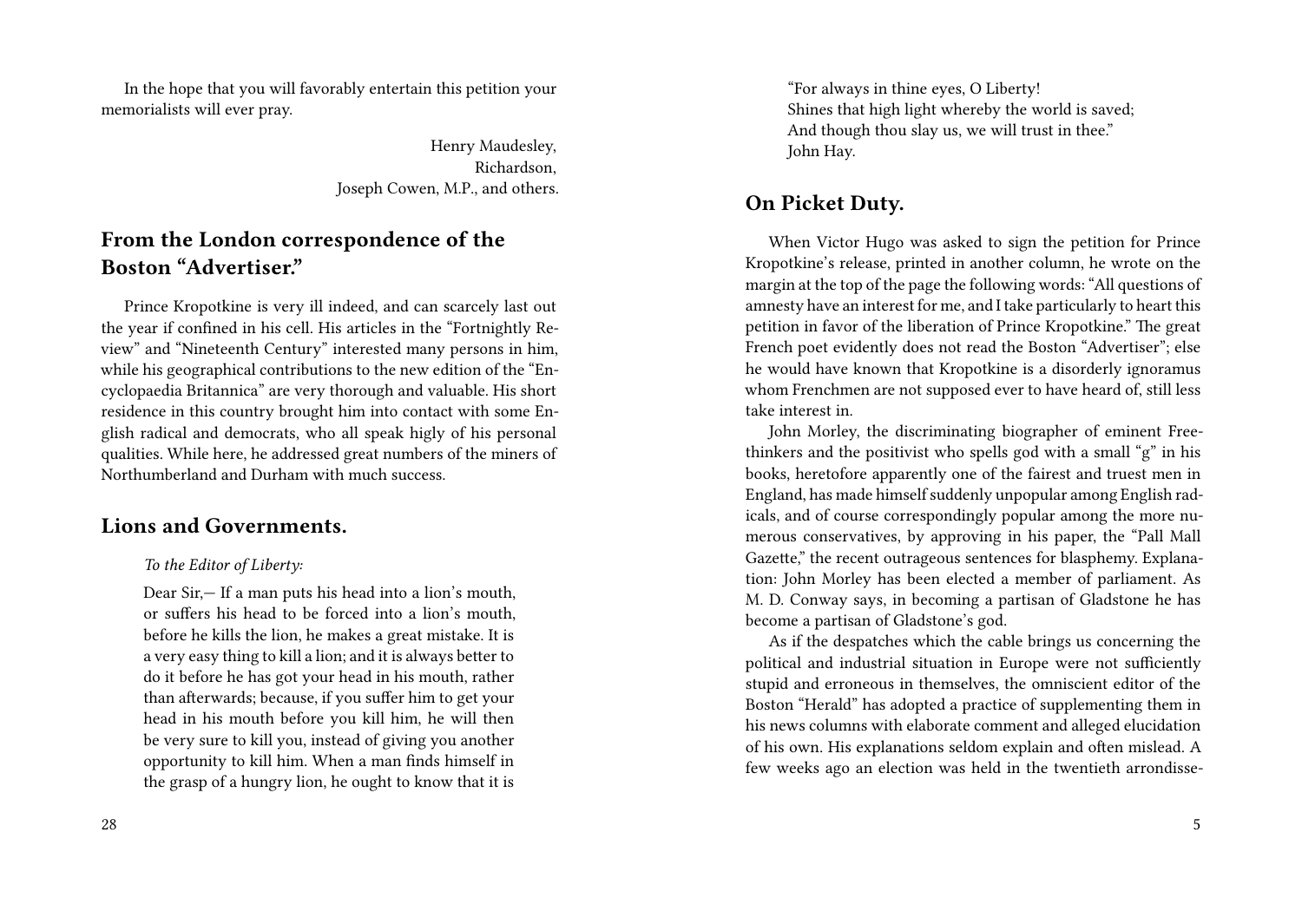ment of Paris to choose a successor to Gambetta in the chamber of deputies. No candidate receiving a majority of the votes cast, a second election was held some days later. When the news of the result reached the "Herald," the editor appended a statement recalling and summarizing the vote of the first election. After misspelling almost beyond recognition the names of most of the candidates, he commented upon the small vote thrown for "Jules Guesde, the Anarchist candidate," as showing the weakness of the Anarchistic party even in Belleville, the stronghold of radicalism. Now, to appreciate the idiocy of this untruth it is only necessary to know that Guesde, far from being an Anarchist, stands at the very opposite pole of political belief, and, instead of wishing the abolition of the State, wishes the absorption of almost everything by the State. In fact, he is the principal representative of Marxism in France. An Anarchist would as soon think of voting for Prince Jerome as for Jules Guesde. Moreover, full-fledged Anarchists never vote at all. "Abstention from the Polls" is one of the rallying-cries of their party, and that it was vigorously sounded in the ears of Gambetta's old constituents is shown by the manifesto printed in another column. When the editor of the "Herald" has occasion again to estimate the strength of the Anarchists of Belleville, let him ascertain the number of voters that remained at home on election-day, and he will come nearer to the truth. Perhaps he will also find that their ranks are steadily swelling.

The trial of E. H. Heywood, which began on Tuesday, April 10, is drawing to a close as we go to press, and before our readers see this paragraph the telegraph will probably announce to the country the verdict of the jury. Up to this point the results have been eminently satisfactory, and have firmly established the wisdom of our advice to Mr. Heywood to conduct his own case. The presiding judge, Nelson, an exceptionally fair-minded man, who interprets the law as far as possible in such a way as to promote justice in the broad sense without too rigid regard to technicality,— in this respect just the opposite of the narrow-minded bigot, Clark, be-

#### 6

## **A copy of a petition recently sent to the President of the French Republic.**

We, the undersigned, British subjects and other, artists, men of science and letters, appeal to your clemency on behalf of Prince Peter Kropotkine sentenced at Lyons to five years' detention in a French prison.

His exploration of Siberia and Finland is universally regarded as a masterpiece of scientific research. In Russia, the Imperial Geographical Society has published the great works in which he has set forth the results of his examination of the geological system of Finland. In France he is known as the author of the important chapters on Russia contained in the "Geographic Universelle" of M. Elisée Reclus. In England he has contributed during recent years to such periodicals as "Proceedings of the Royal Geographical Society," "Nature," "Fortnightly Review," "Nineteenths Century," and others; while most of the articles on Russian Geography in the new edition of the "Encyclopaedia Britannica" are by him. Believing him to be capable of much that in his absence must necessarily remain unaccomplished in the interest of science, which is the interest of science, which is the interest of humanity, we implore your interference, and entreat that you will be pleased to restore him to the pursuit in which he excels and to the studies to which he has devoted his high abilites.

We make this appeal in the firm persuasion that the sentence passed upon him is practicaly a sentence of death. It is known that his health, broken by the hardship to which he was exposed during his journeys through Siberia, was further impaired by his long sojourn as a political prisoner in a Russian fortress, and that he is afflicted by gastric disease and with a severe form of scurvy. To deprive him of fresh air and of bodily freedom will be rapidly and surely to develop those ailments, and to inflict upon him much physical suffering and premature death.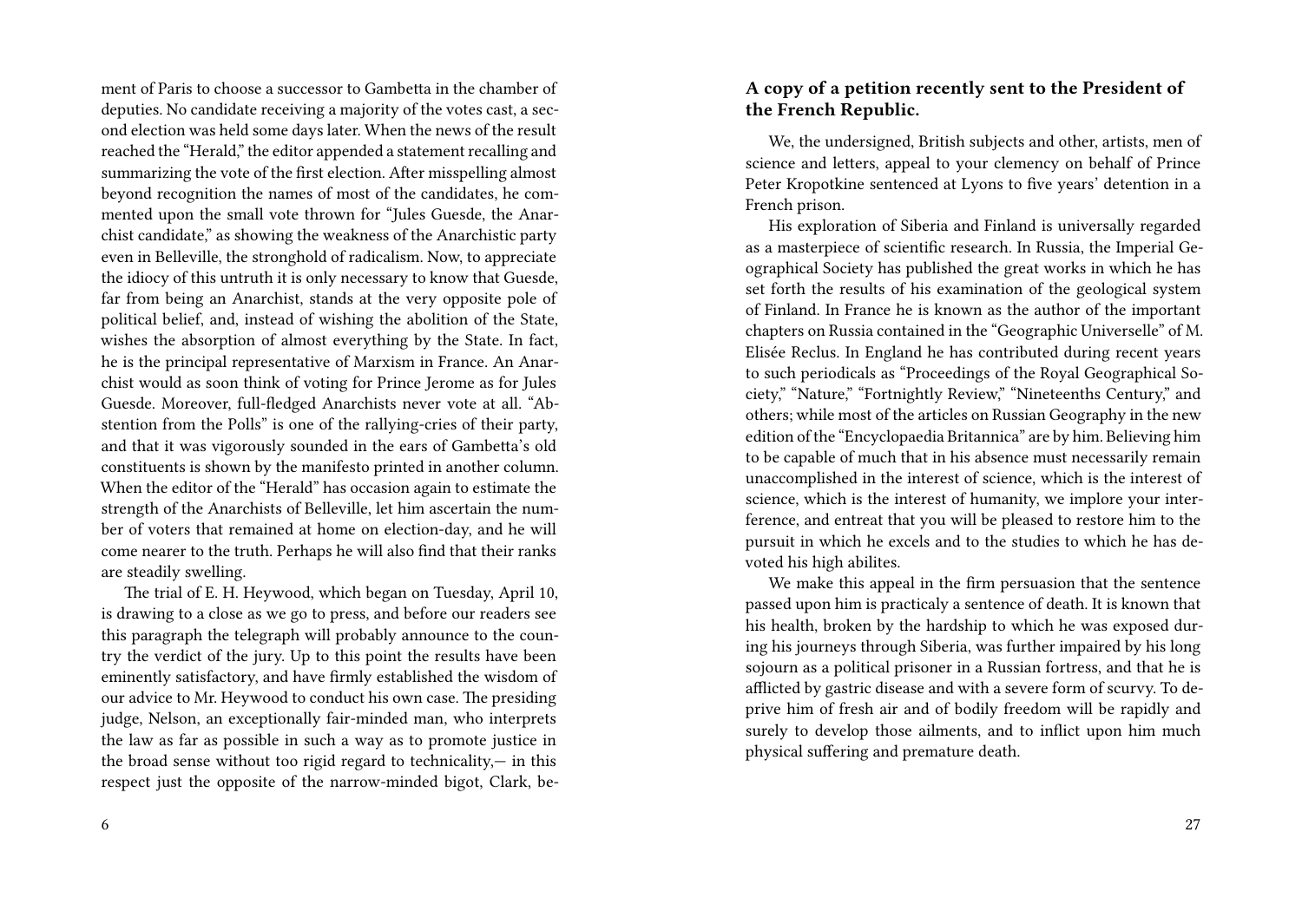could send to the grave a headless monarch for crimes far less than those now perpetrated in Ireland, whose forefathers could tight, and bleed, and die on many a battlefield for right and liberty, would never suffer such things in England. Yet how morally degraded, how debased to tolerate in Ireland and in *their* name, and by their own government, what they would never suffer themselves in their own country.

Spartacus.

# **The Ignorant "Advertiser."**

## **From an editorial in the Boston "Advertiser" of January 20, 1883.**

A court in Lyons, France, has sentenced Prince Kropotkine to five years' imprisonment for having incited anarchy among the miners of Montceau-les-Mines. The prisoner is said to be a man of hign attainments and pretends to be a descendant of Rurik. But it must be owned that his scientific writings have not reached fame in western Europe or this country, and as for his descent, that is a matter of faith and opinion. In Russia all sorts of people pretend to be sons of RUrik, just as hundrets of chairs and tables in New England are said to have crossed the sea in the Mayflower. All that is really know of Kropotkine is that he entertains a very low opinion of all those in authority. If he bore any resemblance to the great geographer Elisée Reclus, the world would be glad to read his books, though it may regret his absurd adventures. But it is difficult to think him a great scholar and reformer who tries to make the world better by exciting mere mischief among the miners of a French village.

fore whom Mr. Heywood was formerly tried,— summarily ordered a verdict of "not guilty" on those counts of the indictment referring to "Cupid's Yokes" and the selections from "Leaves of Grass," on the ground that the government had committed an error in omitting the documents complained of from the indictment for the alleged reason that they were unfit to be spread upon the record. The judge said that, while not undertaking to pass upon the question whether the documents were obscene within the meaning of the statute, he should rule as a matter of law that they contained not a word which would contaminate the record and that he could see no excuse for the government in drawing an indictment in so loose and imperfect a form. It was evident from his manner that he did not consider the documents obscene at all, and when the district attorney ventured the astounding proposition that to oppose legal marriage is necessarily obscene, Judge Nelson could not repress a smile. This action, while it does not absolutely prevent re-arrest on the same charges embodied in more perfect indictments, will probably discourage Comstock from further warfare upon "Cupid's Yokes" and "Leaves of Grass," at least in Massachusetts. Mr. Heywood is now on trial on the narrow issue of the Comstock syringe, which we originally pointed out to him as his chief source of danger. Much depends upon the judge's charge, which probably will be as liberal as he can make it under the law; but the outrageous statute is so plain that he has not much choice in the matter. The defendant's only hope lies in the possibility of some member of the jury refusing to be a party to the outrage which the law allows. Mr. Heywood personally is making a fine impression upon the jury, and we are glad to say that the prospect is bright for at least a disagreement. [*Later.* — The jury returned a verdict Thursday afternoon of "not guilty" on each and every count. The judge's charge was grand, one of his rulings being that Mr. Comstock had practised a deception, and that the morality or immorality of this act should be considered by the jury in deciding how much credence to give to Comstock's testi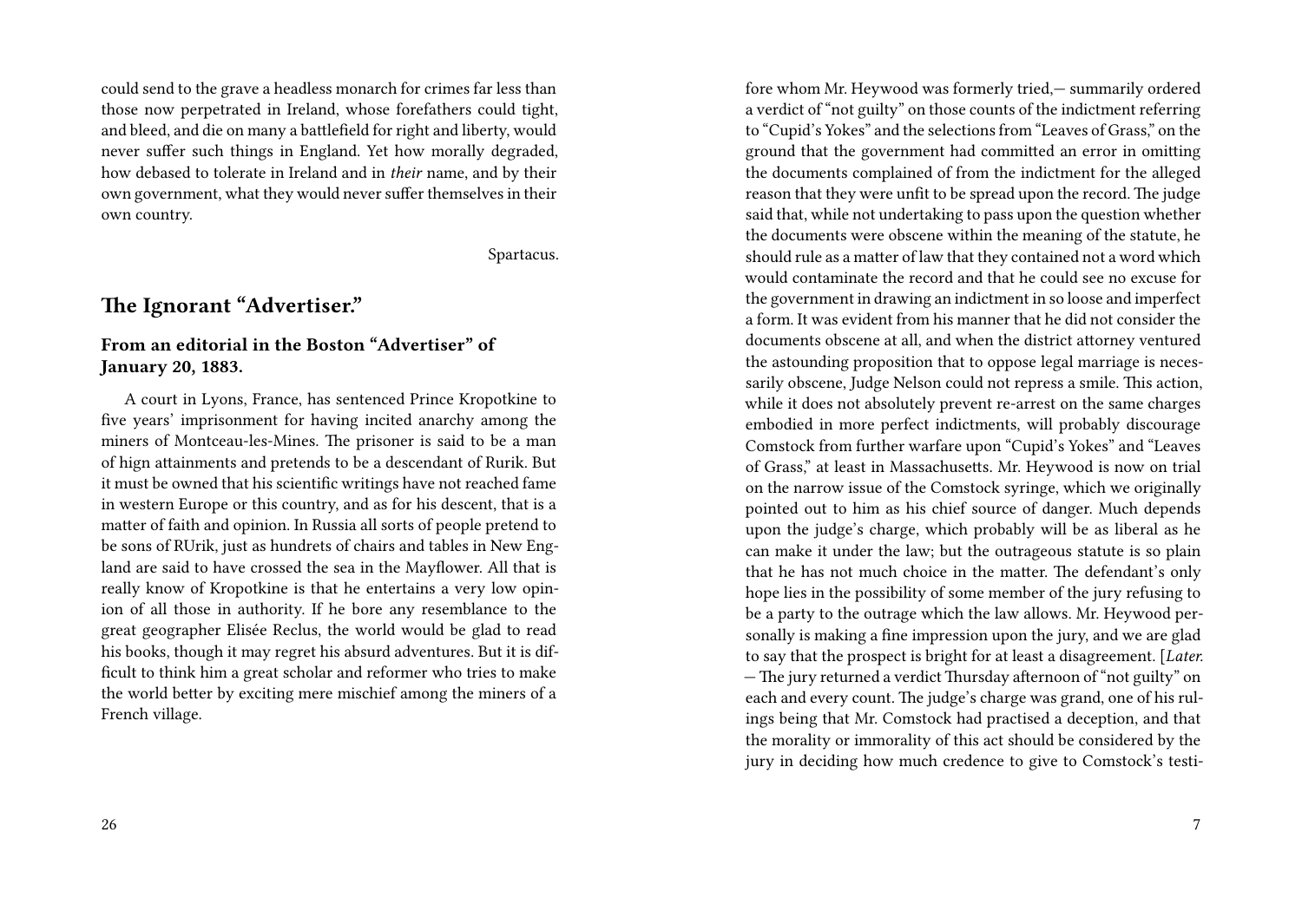mony. With another judge the verdict probably would have been different.]

Probably many people think us very severe and unjust to women when we oppose their efforts to get possession of the ballot, that modern instrument of tyranny, and when we assert that, if they had it, they would put it to more monstrous uses than those for which it is now employed. Well, here's an instance. Liberty exchanges with a San Francisco journal called the "Woman's Herald of Industry," edited and published by Mrs. J. W. Stow, president of the Woman's social Science Association. The last issue soberly proposes castration as the solution of the social question. The editor says: "The 'Herald of Industry' would have the surgeon's knife destroy the possibility of a young crop of drunkards, wherever and whenever a man became an incurable sot; it would have all persons, men and women, tainted with insanity deprived of the power of reproducing their kind; it would have every person guilty of incest, every felon, idiot, and wife-beater castrated." This is what she calls "the scientific control of the reproductive function in the human," and because of the discovery of this "radical cure" she thinks "the lamp of reason has been lighted and its flame fills the high arch of the heaven of progress." If castration is the flame of the lamp of reason, and if this flame is burning in any such proximity to the celestial arch referred to, we fear that its heat will speedily crumble the keystone and that the whole structure will soon tumble into ruins. The position thus taken arouses the ire of the "Herald of Industry's" London correspondent, who writes as follows: "It seems to me a great mistake for women who are striving to gain from man a share in the power of law making to show what a law they would make against the men if they had the power. Even I, though a warm advocate for 'woman's rights' in every direction where they have rights not yet conceded to them, would seek to withhold power from them, till they show themselves capable of wielding it wisely and soberly! The proposition of castration as a punishment I conseems to be that somebody must be hanged,— the right person if possible, but at all events somebody. Again, the editor says: "We wish to avoid exaggerated language, for we recognise the gravity of the subject and of our own responsibility; but our attachment to the elementary principles of justice impels us deliberately to say that both as to the tribunal and as to the evidence the proceedings against these men bear an indelible taint of foul play. Upon their trials the ordinary detective machinery — vigilance, resource ingenuity to discover the scrap of evidence the intelligence to piece them together — counted for little. Packed juries and bribed witnesses were the all sufficient implements of justice. Anybody can govern with a state of siege, or win with loaded dice. When the art of trying a man consists in picking out of a panel twelve of his deadly enemies, and the production of evidence means chiefly the getting at the worst side of the veriest villain in the community, and humbly consulting his prepossessions as to the reward and the little precautions necessary to make the bed of the informer a bed of velvet, verdicts of guilty and hangings may be bad in any desired quantity. But if this is moral government in the Victorian era, why cut Strafford's head off for tampering with Irish juries, or strike King James's crown away for influencing the English ones, or hold Torquemada accursed because he did with hot pincers what the great and good Lord Spencer does with bags of gold? What is worst about the White Terror set up in Green street is the ghastly pretence that all is done to save the sacred right of trial by jury in Ireland; that it is necessary to pack juries that we may have juries at all; that it is better to convice man upon paid swearing than to adopt drumhead ideas of evidence. Out upon the impostors!" And so say we.

This, then, is the kind of government at the present day in poor Ireland. Would Englishmen tolerate such a system? We believe not. Low as Englishmen have fallen, base and cowardly and cringing as they have become, we do not, we cannot believe they would suffer such infamies to exist among themselves; they whose forefathers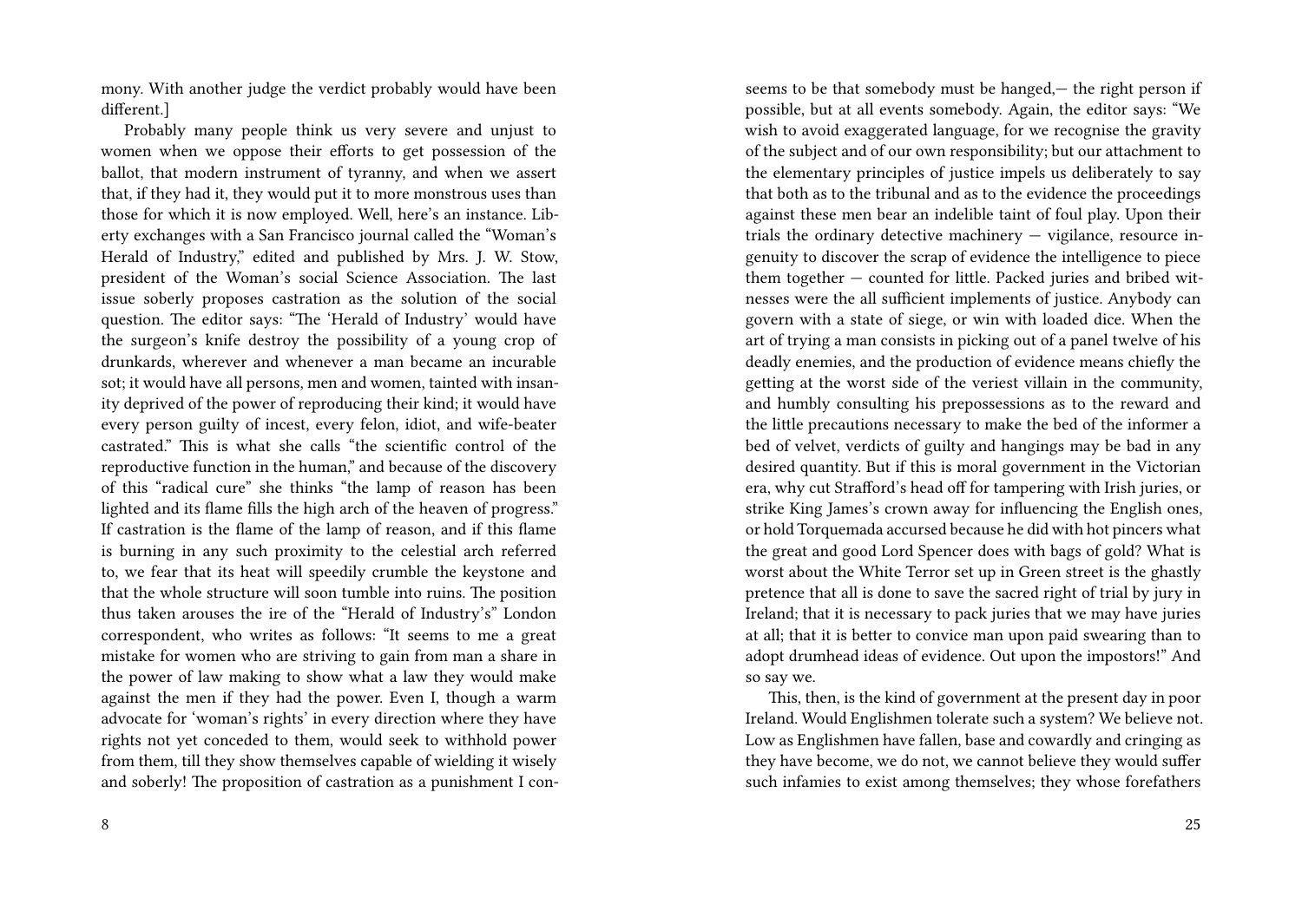manifold opportunities for avenging imaginary wrongs, for the display of a spirit of religious hatred, for the exercise of a blind and blood-thirsty fanaticism. We have then at the very outset of the case ample cause to doubt the truth of the evidence on which the government acted. But the case becomes more serious still when there is an appearance of impartiality, the case being tried by a jury, and when there is every reason to believe that that jury was *packed*, thus making it certain that the purchased testimony would be accepted without question and the lives of men sacrificed. Under these circumstances the fullest liberty ought to be exercised by the press in criticising, not only the evidence, as far as it could be got at, but the verdict of the jury. And doubly base must that government be that can first purchase testimony of private or public informers, and then pack the jury to make conviction sure.

Then, what is the offence for which Mr. W. O'Brien is to be prosecuted? It is simply the writing and the publication of an article questioning the validity of the verdicts, and pointing out the fact that the men executed one and all protested their innocence when about to die, and when all hope had disappeared. Well, was there anything wrong in the publication of such an article? Was it not the duty of thc editor in question, nay, and the duty of the editor of every paper in the country, to record those facts and to boldly and fearlessly condemn such action on the part of the government. Then all honor to the editor of "United Ireland" for his honesty, his boldness, and his courage, when he knew the government with which he had to deal.

The article in question begins as follows:— "Two of these men spoke from the very gallows, with the noose round their necks. One moment more and if the protestation were a lie, they knew they were stepping into an eternity of torment. The world's opinion was to them a feather's weight. . . . Which are we to trust, man after man, as he faces the All-Seeing Judge, or the verdicts of tribunals carefully concocted to 'convict murderers by hook or by crook?' . . . The theory of the manipulators of the Crimes Act sider a proof of want of soberness of mind and quiet and patient thought. This is to me, not social science, but social quackery." We should say so! And it is but just to the women to say that one of the promptest protests against this brutal proposition comes from a woman, Mrs. Juliet H. Severance, M. D., of Milwaukee, from whose letter to the "Herald of Industry" we extract the following: "Your proposition to make castration the penalty for misused sexuality and by so doing thereby lessen the condition of crime and pauperism seems to me simply monstrous, and is no proper remedy for either. I can not see that the destruction of any organ that executes the will of perverted or badly generated minds can be other than an interference with the chances for development of the individual, which should be the grand consideration and aim, and not their destruction. As well recommend amputating the hands for larceny, or cutting out the tongue for vulgarity and slander. These methods belong to the Dark Ages and not to the latter half of the nineteenth century." But Mrs. Severance, it must be remembered, is one in a million, for she is a reader of Liberty and has but little faith, we suspect, in the efficacy of suffrage. Naturally she will have less than ever after this attempt to herald the industry of castration. In another part of the paper we find this statement: "If only one woman in the world appreciates the power of the ballot, she should have it." Liberty submits that Mrs. Stow's advocacy of compulsory castration sufficiently shows that at least one woman appreciates the power of the ballot, but that this proves, if it proves anything, that *she should* NOT *have it.*

"A free man is one who enjoys the use of his reason and his faculties; who is neither blinded by passion, not hindered or driven by oppression, not deceived by erroneous opinions." — Proudhon.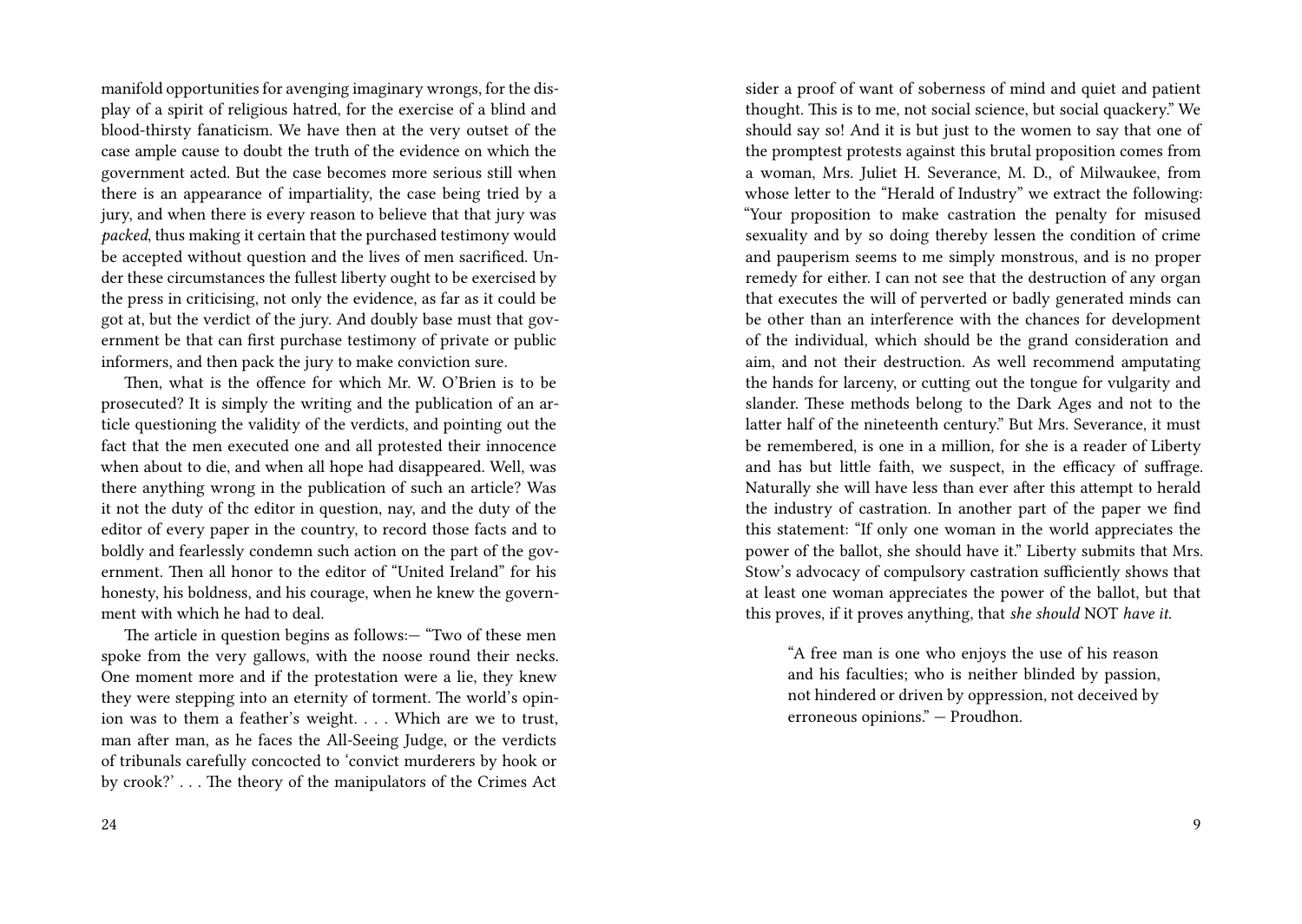## **Karl Marx as Friend and Foe.**

By the death of Karl Marx the cause of labor has lost one of the most faithful friends it ever had. Liberty says thus much in hearty tribute to the sincerity and hearty steadfastness of the man who, perhaps to a greater extent than any other, represented, by nature and by doctrine, the principle of authority which we live to combat. Anarchism knew in him its bitterest enemy, and yet every Anarchist must hold his memory in respect. Strangely minded feelings of admiration and abhorrence are simultaneously inspired in us by contemplation of this great man's career. Toward the two fundamental principles of the revolution of to-day he occupied an exactly contradictory attitude. Intense as was his love of equality, no less so was his hatred of liberty. The former found expression in one of the most masterly expositions of the infamous nature and office of capital ever put into print; the latter in a sweeping scheme of State supremacy and absorption, involving a practical annihilation of the individual. The enormous service done by the one was well-nigh neutralized by the injurious effects resulting from his advocacy of the other. For Karl Marx, the *égalitaire*, we feel the profoundest respect; as for Karl Marx, the *autoritaire*, we must consider him an enemy. Liberty said as much in its first issue, and sees no reason to change its mind. He was an honest man, a strong man, a humanitarian, and the promulgator of much vitally important truth, but on the most vital question of politics and economy he was persistently and irretrievably mistaken.

We cannot, then, join in the thoughtless, indiscreet, and indiscriminate laudation of his memory indulged in so generally by the labor press and on the labor platform. Perhaps, however, we might pass it by without protest, did it not involve injustice and ingratitude to other and greater men.The extravagant claim of precedence as a radical political economist put forward for Karl Marx by his friends must not be allowed to overshadow the work of his superiors. We give an instance of this claim, taken from the resolutions

The action of the English government in relation to Ireland is the most remarkable, and at the same time the most vile and contemptible,— one day making promises never intended to be kept, another day applying the most severe coercive measures that were ever enacted, and during the whole time allowing full liberty of action to its own officials and those who act in the same of the crown and government. The whole system is immoral, and is even more degrading to the government than to its victims. A strange state of things this for the most enlightened nation of the day,— for a nation that professes sympathy with the oppressed of every land without regard to creed, color, or country.

Among the many prosecutions that are now taking place at the instance of the government, the first we shall notice is that of the editor of "United Ireland," Mr. W. O'Brien. The cause of this prosecution is an article headed "Accusing Spirits," and had reference to the late executions in Ireland on what is alleged to be insufficient evidence and the purchased testimony of informers. Of all *information* in the world that of informers is the least reliable. This is known to everybody, is known to the government as well as to everybody else. No one can even pretend to ignore the fact. No government that had the least respect for its character, that had the least care for its reputation, that paid the least regard to the public opinion of the world, would ever condescend to accept and act upon the testimony of informers. Informers are beings whose word would never be accepted in private; their deeds duly qualify them for the regions of the damned; and for a government to act on the evidence of such creatures is something so revolting that it destroys not only our confidence in, but our respect for such a government.

But how much more revolting is it when a government not only accepts and acts upon the evidence of such creatures, but actually offers its thousands of pounds for their testimony, and even sums of five hundred pounds for *private* information. What an invitation to wilful perjury! What a field for *private* vengeance! What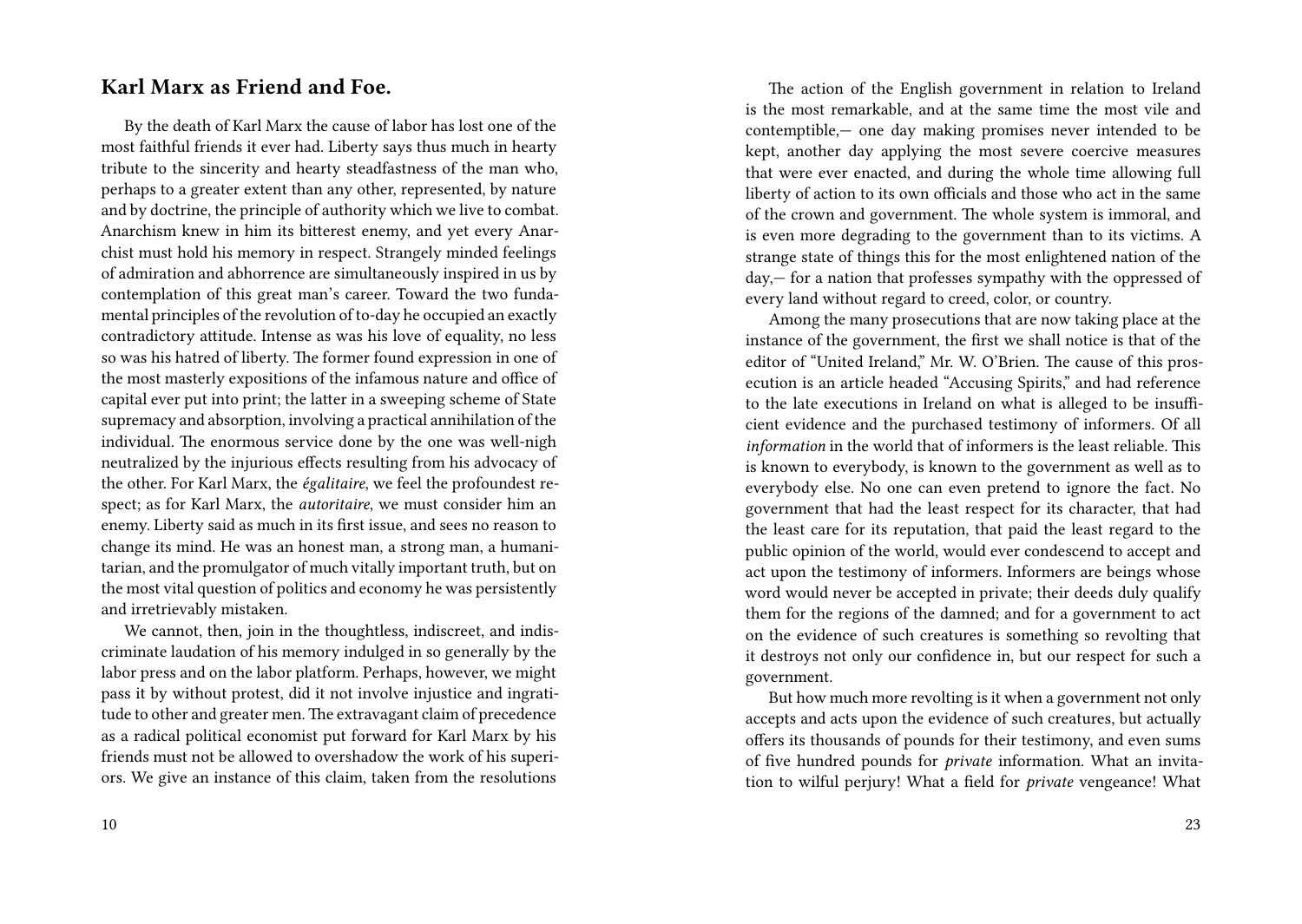dividual whomsoever shall grow rich on the labor of his fellow, Liberty and Equality will be but a deceptive illusion.

We wish every human being to be completely free, dependent upon no other for the means of existence. Our motto is the grand formula of the Anarchistic Communists: To each according to his needs.

Laborer, it is to the realization of this future of justice that we invite you. There is no need of legislators to reach it. Only the victorious Revolution, sweeping away all parasites and all masters, will restore you your rights and your liberty.

### **Therefore Do Not Vote!**

Just as you do not go to church, just as you do not send your sons there, so your duty is to keep away from the ballot-box, for in connecting yourself with this *bourgeoise* trickery you will admit the right of your elect to hold you in slavery.

Leave the candidates to their programmes! Remember the renegades of the past, all the purchased creatures who on the eve of their nomination promised you mountains and miracles and on the morrow laughed at you.

Abstain, therefore! You have something better to do than send these *fantoches* to grow fat at the Palais-Bourbon! Keep your strength for manly deeds; do not limit yourself to protests, but *act!*

Your duty is to avoid the narrow circle of electoral quarrels; to spread by all means the spirit of revolt among the masses; to group all the disinherited, all the downtrodden, all the victims of the existing social hell, and show them the final goal: THE EMANCIPA-TION OF THE WORLD, THE SOCIAL REVOLUTION.

# **England's Conduct Toward Ireland.**

The publication of the following article, seat us many weeks ago, has been unavoidably delayed:

passed unanimously by the great Cooper Union meeting held in honor of Marx: "In the field of social economic science he was the first to prove by statistical facts and by reasoning based upon universally recognized principles of political economy that capitalistic production must necessarily lead to the monopolizing and concentrating of all industry into the hands of a few, and thus, by robbing the working class of the fruits of their toil, reduce them to absolute slavery and degradation." These words were read to the audience in English by Philip Van Patten and in German by our worthy comrade Justus Schwab. Is it possible that these men are so utterly unaequainted with the literature of socialism that they do not know this statement to be false, and that the tendency and consequences of capitalistic production referred to were demonstrated to the world time and again during the twenty years preceding the publication of "Das Kapital," with a wealth of learning, a cogency and subtlety of reasoning, and an ardor of style to which Karl Marx could not so much as pretend? In the numerous works af P. J. Proudhon, published between 1840 and 1860, this notable truth was turned over and over and inside out until well-nigh every phase of it had been presented to the light.

What was the economic theory developed by Karl Marx? That we may not be accused of stating it unfairly, we give below an admirable outline of it drawn by Benoit Malon, a prominent French socialist, in sympathy with Marx's thought. Aside from the special purpose which we have in quoting it, it is in itself well worth the space which it requires, being in the main a succinct and concise statement of the true principles of political economy:—

All societies that have existed thus far in history have one common characteristic,— the struggle of classes. Revolutions have changed the conditions of this struggle, but have not suppressed it. Though the *bourgeoisie* has taken the place of feudalism, which was itself the successor of the old patrician order, and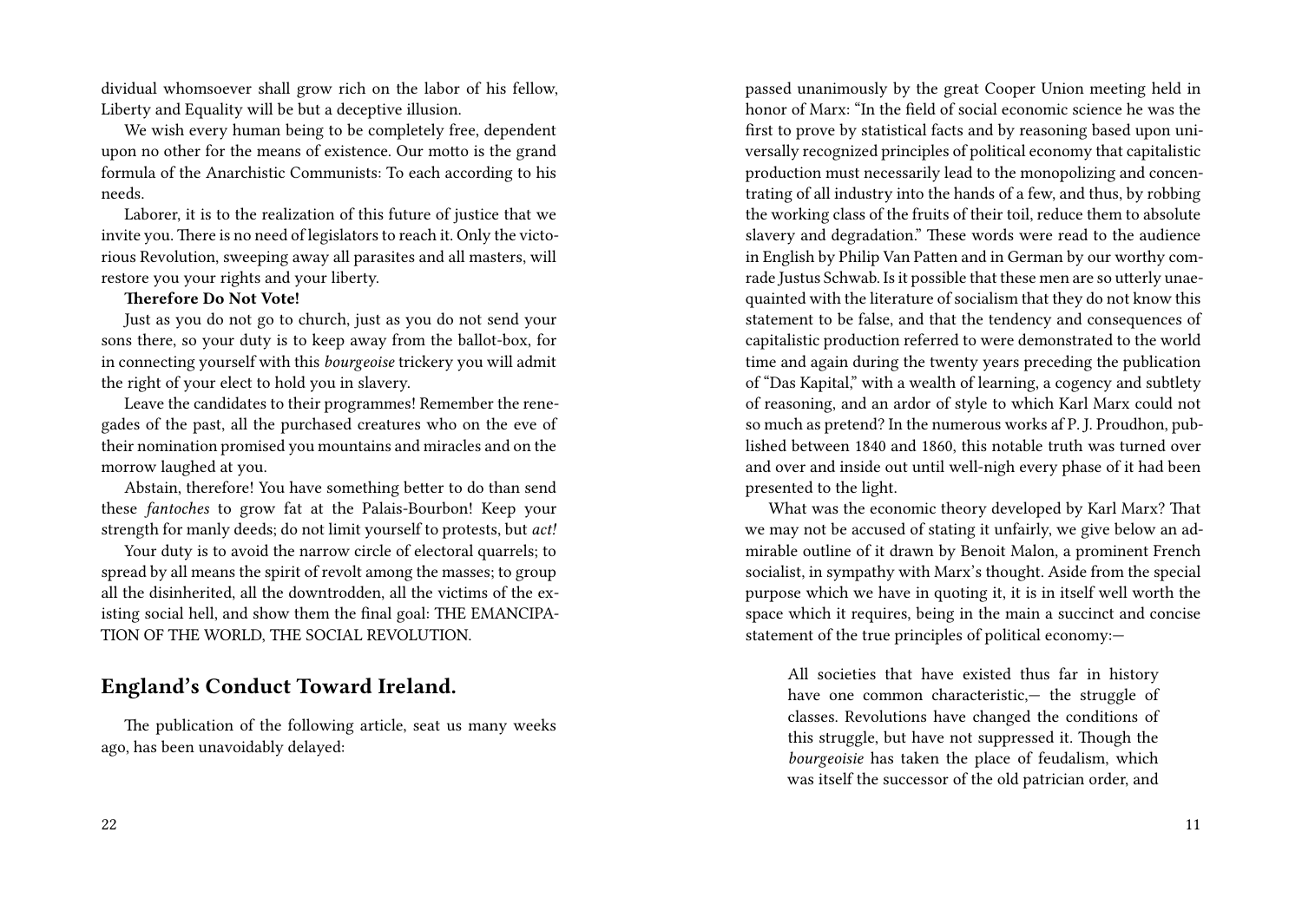though slavery and serfdom have been succeeded by the *prolétariat*, the situation has retained these two distinctive characteristics,— "the merciless oppression and exploitation of the inferior class by the dominant class, and the struggle, either open or concealed, but deadly and constant, of the classes thus confronting each other."

The *bourgeoisie*, to obtain power, had to invoke political and economic liberty. In the name of the latter, which it has falsified, and aided by scientific and industrial progress, it has revolutionized production and inaugurated the system of capitalistic production under which all wealth appears as an immense accumulation of merchandise formed elementarily upon an isolated quantity of that wealth.

Everything destined for the satisfaction of a human need has a value of utility; as merchandise it has a value of exchange. Value of exchange is the quantitative relation governing the equivalence and exchangeability of useful objects.

As the most eminent economists have shown, notably Ricardo, this quantitative relation, this measure of value, is time spent in labor. This, of course, can refer only to the amount of labor necessary upon an average and performed with average skill, mechanical facilities, and industry under the normal industrial conditions of the day.

It seems, therefore, that every one should be able to buy, in return for his labor, an amount of utilities and exchangeable values equivalent to those produced by him.

universal suffrage and postponement of the hour of our emancipation.

Do you think that the revolutionary acts of Montceau-les-Mines and the iniquitous sentences of the Lyons judges have not accomplished more than a hundred thousand ballots? Do you believe that the death of any despot or tyrant whatsoever is not much more effective than a protest which after all is platonic only?

Do not fear that by abstaining you will put weapons into the hands of the reaction; far from being useful, your conduct will be quite as fatal to it as to our pseudo-republicans. Do not listen to the lying and interested complaints of the politicians of all shades who are afraid of seeing all their dreams of ambition and fortune shattered by your manly determination.

It is beyond doubt that, if universal suffrage had been a weapon capable of emancipating the people, our *bourgeois* governors would have suppressed it long since. But they have seen that, while reflecting in the eyes of the simple a semblance of sovereignty, it would only serve as a prop for their own privileges. If such were not the case, should we see monarchical governments adopting it and using it as one of the most potent instruments of tyranny?

In face of the situation which confronts you, Laborers, will you continue to be dupes? Will you forever pickle rods for your own backs? Refuse, then, to take part in this *bourgeoise* comedy, and recognize with us that *universal suffrage is the greatest* MYSTIFI-CATION *of the century.*

Be they radicals or socialists, *bourgeois* or workingmen, come they down from above or up from below, deputies are always possessors of arbitrary power and despotic authority, while what we loudly clamor for is *Liberty.* Not the lying label of liberty pasted upon our public monuments; we want it *full, entire,* with its immediate, inseparable corollary, *Equality in fact.*

As long as the power to monopolize social wealth shall exist, society will be divided into two classes,— masters and slaves, governors and governed, exploiters and exploited; as long as any in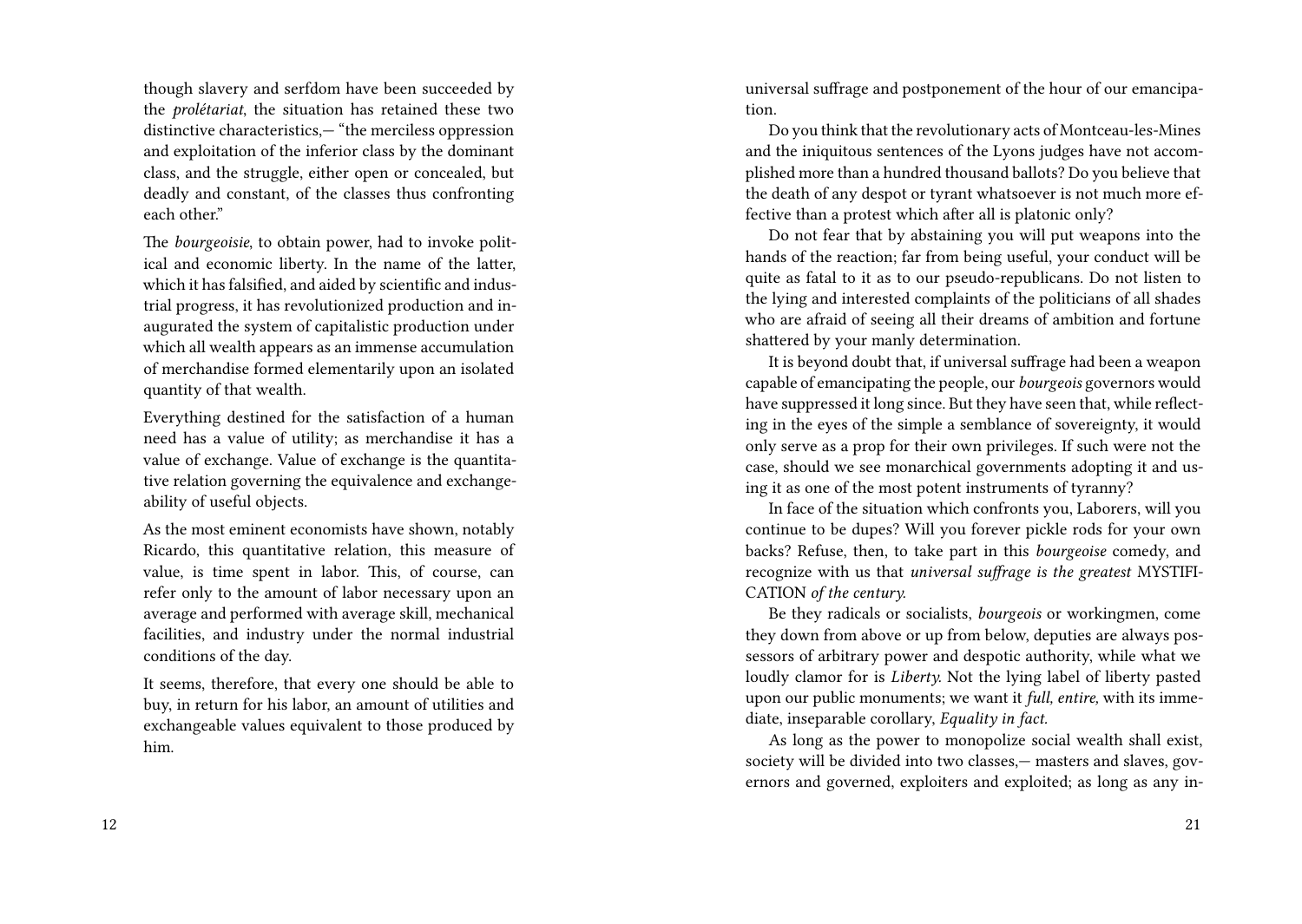matter of liberty of the press they suppress socialistic journals; in the matter of liberty of meeting they imprison citizens who do not think with the government and find all not for the best in the worst of republics.

Should we be astonished that this is so? Clearly not. These elect of universal suffrage are fulfilling the requirements of their role, and it could not be otherwise. Parliamentary assemblies being made up for the most part - we might even say entirely  $-$  of the privileged of fortune, all their decisions must inevitably tend to the advantages of the class to which these privileged belong.

A government is necessary, indispensable, to maintain their prerogatives and enforce respect for their privileges by all means and especially by force. Army, police, religions, courts, jails are so many barriers to arrest the revolutionary flood, brutalize the people, and keep them in ignorance.

If, perchance, a laborer, a man of the people, gets into parliament, all his good intentions, his desire to do good, are inevitably crushed out. Gradually, without even noticing it himself, he is sucked into the corrupting vortex with which he is brought in contact and completely loses sight of his point of departure. Have we not at present in the chamber of deputies and in the municipal councils so-called socialists and even revolutionists? *What do we gain thereby? Absolutely nothing!*

Looking at the question from another standpoint, do we not often see a comrade in the workshop become a foreman and change from the good and generous fellow of the night before into a worse oppressor than the employer himself? What would he be should he become a deputy?

You will be asked to vote for candidacies of protest [that is, for men whom imprisonment for political offences has rendered ineligible]; do not follow the advice of men whom we are willing to believe honest but who would lead you into a fatal path. The only result of supporting such candidates would be new popularity for Nevertheless such is not the case. "The accumulation of wealth at one of the poles of society keeps pace with the accumulation, at the other pole, of the misery, subjection, and moral degradation of the class from whose product capital is born."

How happens this? Because, by a series of robberies which, though sometimes legal, are none the less real, the productive forces, as fast as they have come into play, have been appropriated by privileged persons, who, thanks to this *instrumenturn regni*, control labor and exploit laborers.

To-day he who is destined to become a capitalist goes into the market furnished with money. He first buys tools and raw materials, and then, in order to operate them, buys the workingman's power of labor, the sole source of value. He sets them to work. The total product goes into the capitalist's hands, who sells it for more than it cost him. Of the plus-value capital is born, it increases in proportion to the quantity of plus-value or labor not paid for. All capital, then, is an accumulation of the surplus labor of another or labor not paid for in wages.

For this singular state of things individuals are not to be held responsible: it is the result of our capitalistic society, for all events, all individual acts are but the *processus* of inevitable forces slowly modifiable, since, "when a society has succeeded in discovering the path of the natural law which governs its movement, it can neither clear it at a leap nor abolish by decree the phases of its natural development. But it can shorten the period of gestation and lessen the pains of delivery."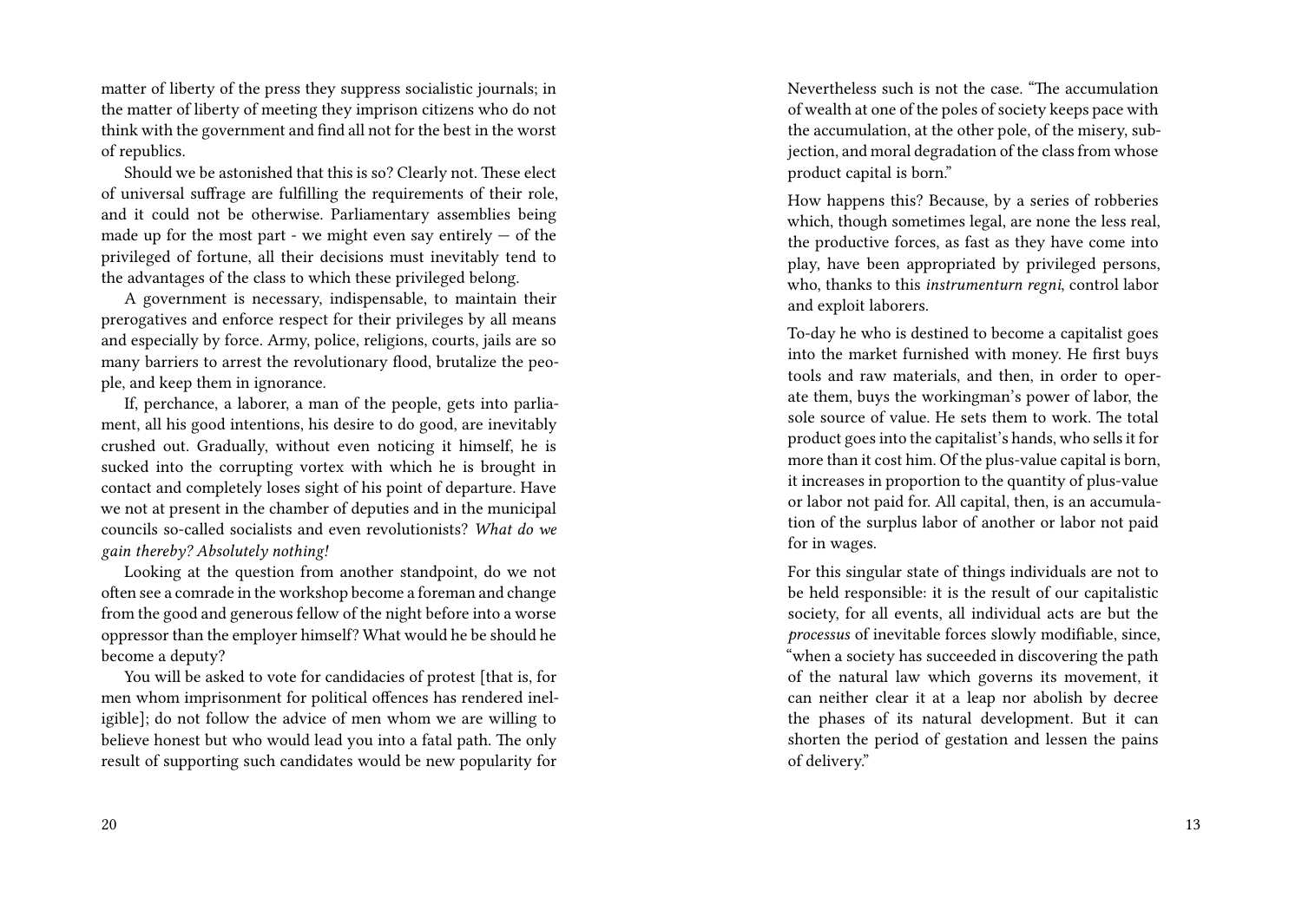We cannot, then, go against the tendencies of a society, but only direct them toward the general good. So capitalistic society goes on irresistibly concentrating capital.

To attempt to stop this movement would be puerile; the necessary step is to pass from the inevitable monopolization of the forces of production and circulation to their nationalization, and that by a series of legal measures resulting from the capture of political power by the working classes.

In the meantime the evil will grow. By virtue of the law of wages the increase in the productivity of labor by tlie perfecting of machinery increases the frequency of dull scasrns and makes poverty more general by diminishing the demand for and augmenting the supply of laborers.

### That is easily understood.

For the natural production of values of utility determined and regulated by real or fancied needs, which was in vogue until the eighteenth century, is substituted the mercantile production of values of exchange, a production without rule or measure, which runs after the buyer and stops in its headlong course only when the markets of the world are gorged to overflowing. Then millions out of the hundreds of millions of *prolétaires* who have been engaged in this production are thrown out of work and their ranks are thinned by hunger, all in consequence of the superabundance created by an unregulated production.

The new economic forces which the *bourgeoisie* has appropriated have not completed their development, and even now the *bourgeoise* envelope of capitalistic pro-

ment of its editor and publishers recently convicted of blasphemy. The first number appearing under his management contained some verses beginning thus:

Once more a Christian judge and jury, Brimful of heavenly love and fury, Have sent three honest men to prison To prove that Jesus Christ is risen.

# **The Foolishness of Voting.**

Prior to the recent election in the twentieth arrondissement of Paris for the choice of a successor to Gambetta, the Anarchistic groups, in accordance with their principles, did not nominate a candidate, but instead placarded the following manifesto throughout the district:

#### **Laborers!**

Once more you are called upon to name a Deputy,— that is, to choose a new master. Will you fall again into the errors of the past and sanction your subjection by depositing a vote in the ballot-box? Reflect! There is yet time, solemn though the hour be.

What! Have we not had sufficient experience of the parliamentary system? For forty years universal suffrage has existed; for twelve years it has been working in all its splendor; it has become the keystone of the prevailing governmental system. What has it produced? What results has it given us?

Our economic condition, far from improving, only grows worse from day to day. Wages fall; rents rise; the necessities of life grow dearer; misery keeps steadily increasing! What have the elect of universal suffrage done, what have they tried to do, to remedy this situation?

*Nothing, absolutely nothing!*

Have they given us any of the political reforms promised and expected for so many long years? Here, as elsewhere, none! In the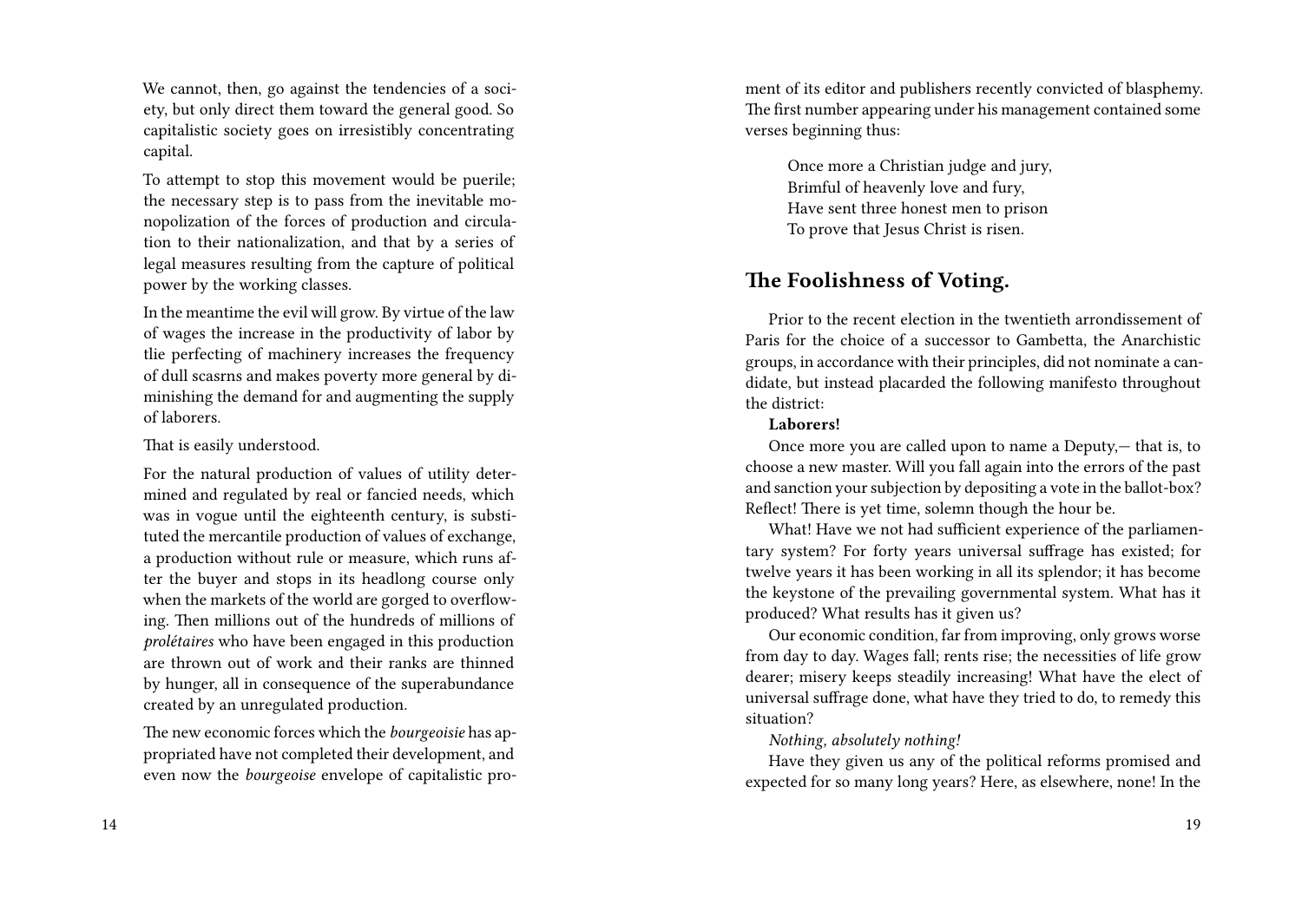the sink of politics, therefore must ye fling your wives and daughters among them to purify them, and yea, verily, because Sambo, Big Mike, and McGuinness will blow their trumpets in all vileness, even so much the more ought they to have them, seeing that it is the first business of all true republican gentlemen to leave their business and educate such unto righteous trumpeting."

Into such astonishing straits of unreason have otherwise noble and thoughtful reformers been wedged in defence of Republicanism. The original fatal error consists in recognizing the business of trumpeting as authority to bind others without their consent. The scheme of eliminating the crime of the czar by melting his big trumpet into millions of little ones and putting them into everybody's hands is universal suffrage. It has been, perhaps, necessary in the course of social evolution, but it is simply the original crime manifolded. The scheme of universal suffrage is rapidly reaching the end of its rope in France and the United States, and the signs of reaction are every day more and more plainly manifest. Long ago Mr. Phillips announced that Republicanism was a settled failure in the big cities of America. If his noble life is spared a few years longer, he may die renouncing his faith in the whole delusion of political penny trumpeting.

The Anarchist alone is able to cast an unclouded eye on the whole drift of things. He denies at one stroke the authority of any individual or combination of individuals to govern others without their consent. And this denial is not one dictated by passion, mental confusion, or madness, but it is based upon a concisely demonstrated philosophy rooted in the integral coonstitution of man and society. Scientific anarchism is the very perfection of order. It is the science of transforming chaos into self-governing social organization. Study it, friends, as you behold the present rotten political makeshifts dropping to pieces. It is most certainly destined to be the order of the world's tomorrow.

Dr. Edward B. Aveling, a scientific man of note in England, has taken editorial charge of the "Freethinker" during the imprisonduction can no longer contain them. Just as industry on a small scale was violently broken down because it obstructed production, so capitalistic privileges, beginning to obstruct the production which they developed, will be broken down in their turn, for the concentration of the means of production and the socialization of labor are reaching a point which renders them incompatible with their capitalistic envelope.

At this point the *prolétariat*, like the *bourgeoisie*, will seize political power for the purpose of abolishing classes and socializing the forces of production and circulation in the same order that they have been monopolized by capitalistic feudalism.

The foregoing is an admirable argument, and Liberty endorses the whole of it, excepting a few phrases concerning the nationalization of industry and the assumption of political power by the working people; but it contains literally nothing in substantiation of the claim made for Marx in the Cooper Institute resolutions. Proudhon was years before Marx with nearly every link in this logical chain. We stand ready to give volume, chapter, and page of his writings for the historical persistence of class struggles in successive manifestations, for the *bourgeoisie's* appeal to liberty and its infidelity thereto, for the theory that labor is the source and measure of value; for the laborer's inability to repurchase his product in consequence of the privileged capitalist's practice of keeping back a part of it from his wages, and for the process of the monopolistic concentration of capital and its disastrous results. The vital difference between Proudhon and Marx is to be found in the respective remedies which they proposed. Marx would nationalize the productive and distributive forces; Proudhon would individualize and associate them. Marx would make the laborers political masters; Proudhon would abolish political mastership entirely. Marx would abolish usury by having the State lay violent hands on all